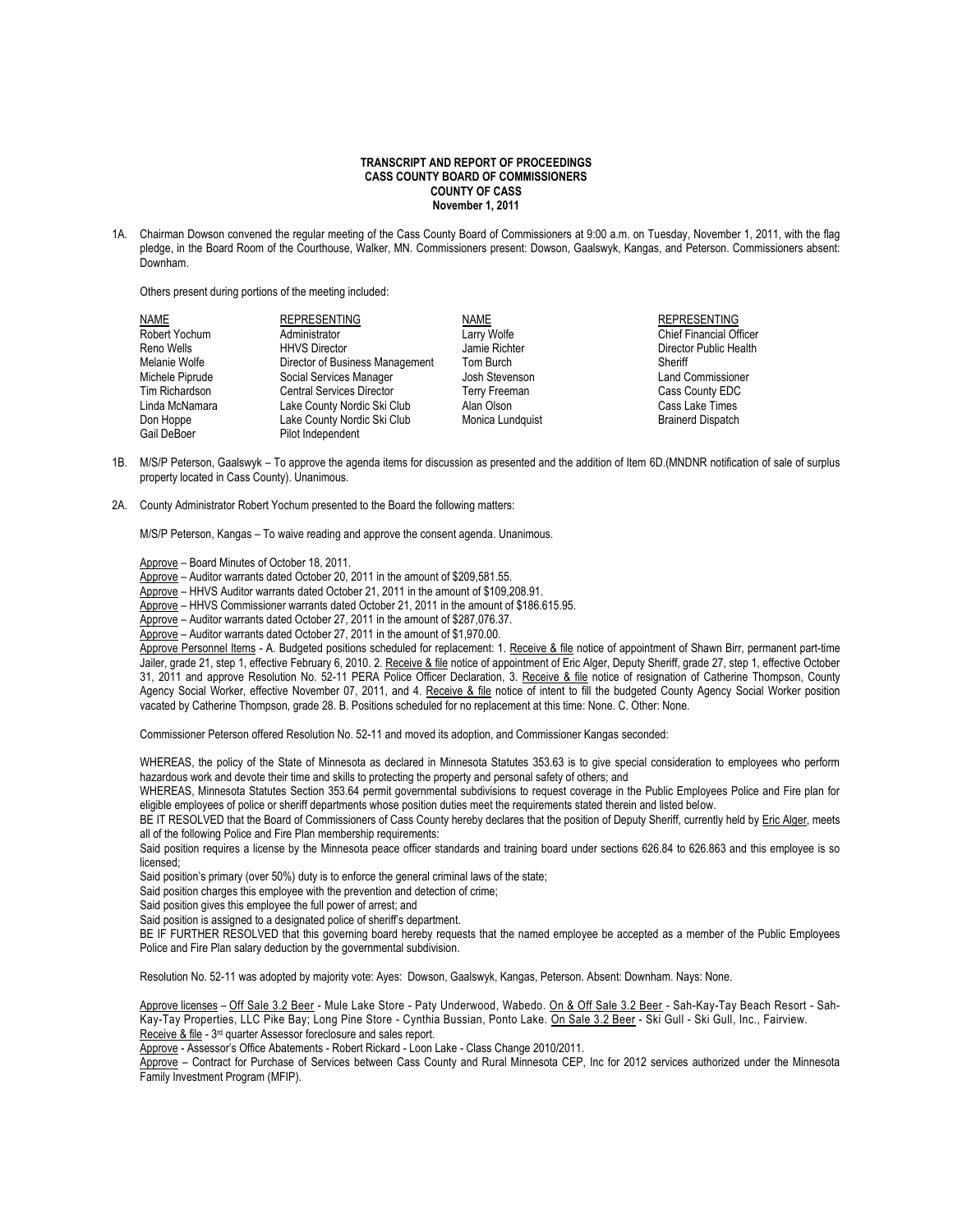Receive and file - Cass County HHVS Cash account balance comparison and Child Service Costs through September 2011. Receive & file – Cass County Sentence-To-Serve Quarterly Report.

Refer - Rental Rehabilitation Deferred Loan Program by MN Housing (MHFA) to the Cass County Housing & Redevelopment Authority and report back at the regular Commissioners Board Meeting of Tuesday, November 15, 2011.

Accept – Donation in the amount of \$50.00 from Charles F. Halsted to be used for the Sheriff's Office - Boat & Water Division.

Approve – Cass Lake Tower Communications Shelter Agreement #00200 located at Cass Lake, MN owned by MNDOT for two (2) base station(s), an initial lease term of December 1, 2011 and expiring November 30, 2021 not to exceed \$300.00 per month.

Approve – Whipholt Tower Communications Shelter Agreement #00199 located at Whipholt, MN owned by MNDOT for two (2) base station(s), an initial lease term of December 1, 2011 and expiring November 30, 2021 not to exceed \$300.00 per month.

Approve – BWSR FY2010 Competitive Grants Program contract amendment to extend expiration date of December 31, 2011 to June 30, 2012.

M/S/P Dowson, Kangas – To refer Resolution No. 33-11 Abatement Policy to a Committee of the Board (Commissioner Neal Gaalswyk volunteered - with staff assistance from Administrator Robert Yochum, Chief Financial Officer Larry Wolfe, Auditor-Treasurer Sharon Anderson, and Assessor Mark Peterson). Unanimous.

Receive & file - Timber auction results of October 27, 2011 totaling 11,122.00 cords plus 24.50mbf saw timber totaling \$179,925.69.

2B. Administrator Yochum discussed a request from the Teamsters Local #320 Sheriff's Patrol/Jail Unit to amend an existing Memorandum of Understanding (MOU) defining that bargaining unit's employee severance pay to be contributed to a Post Retirement Health Insurance Plan (PRHIP) administered by the Minnesota State Retirement System. The existing present MOU requires all of the employee's severance pay to be paid into the Post Retirement Health Insurance Plan upon leave from employment with Cass County. The amendment proposes to limit the accumulated sick leave severance pay to the PRHIP to a maximum of four hundred (400) hours and any balance to be paid to the employee.

M/S/P Kangas, Gaalswyk – To approve the amendment to the Memorandum of Understanding between Cass County and Minnesota Teamsters Public Law Enforcement Local #320 Sheriff's Patrol/Jail Unit by limiting the accumulated sick leave severance pay to the Post Retirement Health Insurance Plan to a maximum of four hundred (400) hours and any balance due to be paid to the employee. Unanimous.

2C. Mr. Yochum presented a request from the Cass County EDC to extend the initial term of their present lease agreement from five years to ten years beginning December 2006 ending December 31, 2016 for office space at the Cass County Land Department in Backus, MN.

M/S/P Kangas, Peterson – To approve Amendment #1 to the Cass County EDC lease agreement for office space at the Cass County Land Department in Backus, MN by extending the initial term of the present lease agreement from five years to ten years beginning December 2006 ending December 31, 2016. Unanimous.

2D. Mr. Yochum submitted a draft of the 2012 Citizen Committee appointment list, and requested permission from the Board to advertise committee openings, and provide personal notice to incumbents.

M/S/P Peterson, Gaalswyk – To receive and file the draft 2012 Cass County Citizen Committee appointment list, to direct the staff to provide personal notice to incumbents, to advertise committee openings on the Cass County Website, and to advertise committee openings in local newspapers (through November 30, 2011). Unanimous.

3A. Director of Public Health Nursing Jamie Richter discussed the Statewide Health Improvement Plan (SHIP) strategy that focuses on healthy school food options, active school days, tobacco-free post-secondary campuses, community healthy food environment, smoke-free multi-unit housing, and prevention in health care. Ms. Richter requested approval to submit a 01/01/2012 – 06/30/2013 SHIP grant application to the MN Department of Health along with the Morrison, Todd, and Wadena Counties Community Health Board. The total financial amount of the grant application has yet to be determined, however, the grant base amount is \$75,000 and \$4 to \$8 per capita for combined county targeted populations. The grant does require a 10% in-kind match.

M/S/P Gaalswyk, Kangas – To approve submission of a Statewide Health Improvement Plan (SHIP) Grant application to the MN Department of Health in cooperation with the Morrison, Todd, and Wadena Counties Community Health Board. Unanimous.

3B. HHVS Director Reno Wells, Social Services Manager Michele Piprude and Director of Business Management Melanie Wolfe presented the annual Cass County Screening Team Report. Mr. Wells discussed the 49 cases screened from September 2010 through September 2011 - by agency, by age, by gender, by chemicals involved. Primary issues contributing to out of home placement included neglect, behavior, truancy, mental health, abuse and medical. Director of Business Management Melanie Wolfe discussed cost and budget trends for Out-of-Home Placements from 1991 to present. Ms Wolfe also commented on relative custody assistance and home monitoring programs. Mr. Wells presented Resolution No.53-11 establishing the 2012 Cass County Screening Team for Out-of-Home Placements and thanked the Board for their participation on the Cass County Screening Team.

Commissioner Dowson offered Resolution No. 53-11 and moved its adoption; Commissioner Kangas seconded:

Establishing A 2012 Cass County Screening Team for Out-of Home Placements

WHEREAS, The out-of-home placement of children is an interdisciplinary, and multi-jurisdictional process, and WHEREAS, Coordination of all available resources is necessary to benefit affected families, and the interests of the public at large, and WHEREAS, County Boards of Commissioners bear part of the responsibility to effectively administer related Federal, and State Law.

NOW THEREFORE, BE IT RESOLVED,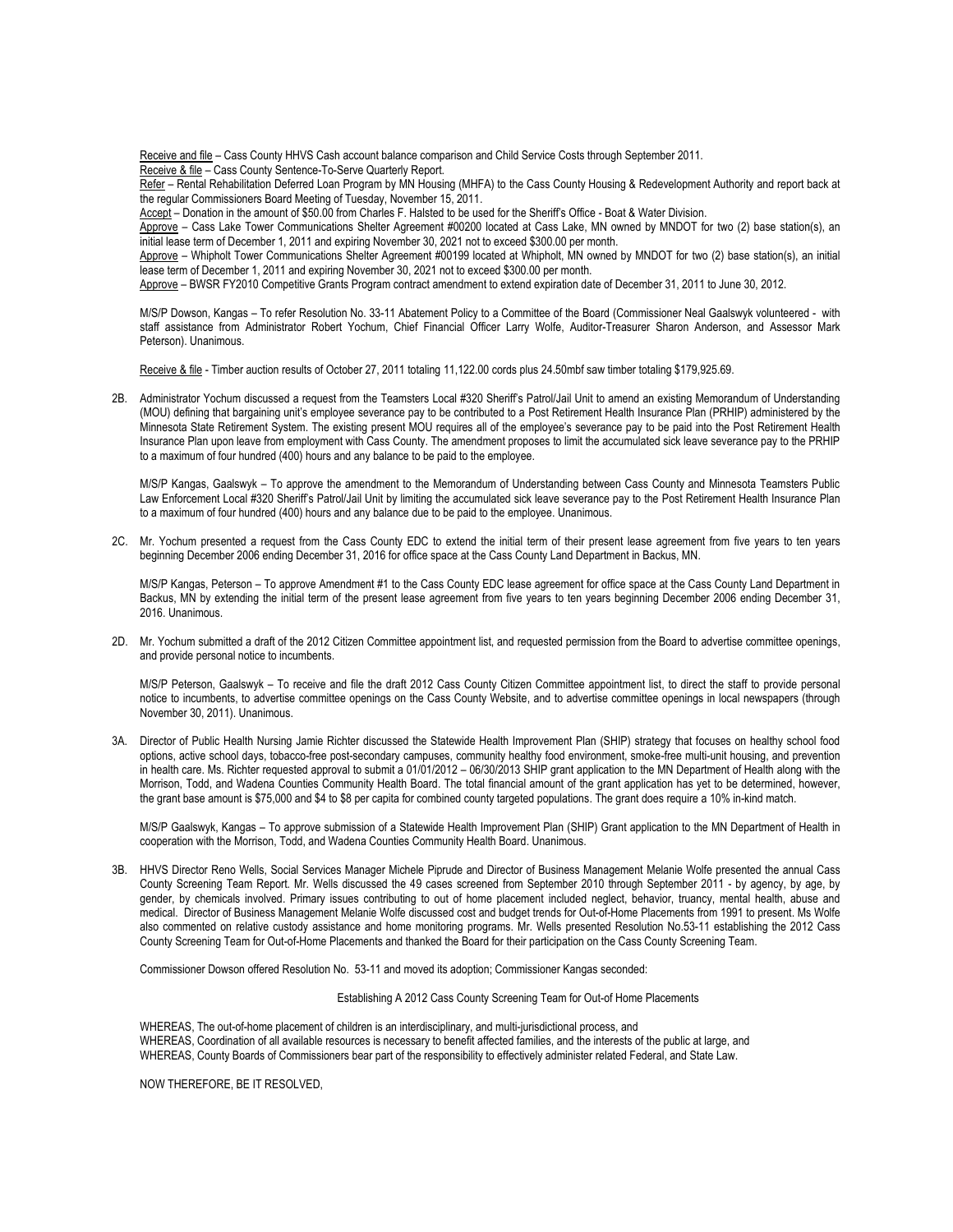- 1. That the County of Cass hereby establishes the 2012 Cass County Screening Team:
	- HHVS Social Services Manager Michele Piprude (Chair)
	- b. Probation Director or designee
	- c. Leech Lake Band Appointee
	- d. Mental Health Professional
	- e. Guardian Ad Litem Designee
	- f. County Board Member (appointment by County effective January 01, 2012)
	- g. County Attorney or designee
	- h. Cass County Sheriff or designee
	- Cass County Social Services Team Leader (to be appointed by HHVS Director)
	- **HHVS Director**
- 2. That the County of Cass hereby assigns all applicable administrative authority for the out-of-home-placement of children to the Cass County Screening Team.
- 3. That the Cass County Screening Team shall submit a status report at least annually to the Board of Commissioners and the District Court.
- That this resolution is effective upon its adoption.

Resolution No. 53-11 was adopted by majority vote: Ayes: Dowson, Gaalswyk, Kangas, Peterson. Absent: Downham. Nays: None.

- 4A. Central Services Director Tim Richardson discussed the need for Cass County website maintenance and updates. Project strategy includes expanding department level update capabilities, complete an inventory of present pages, and submit a capital plan proposal in the fall of 2012 to change the base template. The Board thanked Mr. Richardson for the update. No action necessary.
- 5A. Chief Financial Officer Larry Wolfe presented information on the Nationwide Roth 457(b) which is an elective deferral account contribution plan that accepts after-tax contributions. The Nationwide Roth 457(b) Plan offers the option for public employees to contribute to their accounts tax-free, and qualified withdrawals taken during retirement will not be subject to income tax. No County contributions or administration are necessary to implement the plan.

M/S/P Gaalswyk, Peterson – To approve participation in the Nationwide ROTH 457(b) elective contribution amendment to the deferred compensation plan that accepts after-tax contributions by Cass County employees, effective January 2012. Unanimous.

5B. Mr. Wolfe presented information regarding the Secure Rural Schools Reauthorization. Mr. Wolfe reported that under the current Secure Rural Schools and Community Self Determination Act of 2000 Cass County's last payment will be made by January 2012. If the Act is not reauthorized, Counties will share in the 25-percent payment to States, based on a 7-year rolling average of receipts from the National Forest. Mr. Wolfe also added that the result would be an estimated reduction to the Cass County Highway Department budget for 2012 of approximately \$100,000.00 and an estimated reduction to Cass County School Districts in the same amount.

M/S/P Kangas, Peterson – To approve a legislative position in support of continuation of the Secure Rural Schools and Community Self Determination Act of 2000 and to communicate the same to the Cass County US Congressional Delegation noting that local support of significant public land holdings in our County is based in part on the perception that public owners are paying their fair share of local government costs. Unanimous.

6A. Land Commissioner Josh Stevenson requested Board approval to submit a grant application for 2011-2012 GIA Cross County Ski Trail maintenance funds due to the initial interest by volunteer's in forming a Cross Country Ski Club to take over the grooming and maintenance of the State of MN GIA Cross Country Ski Trail Systems. Don Hoppe and Lind McNamara spoke on behalf of the Lake Country Nordic Ski Club indicating their interest in doing the grooming and maintenance with the County acting as the sponsor for grant in aid funds.

M/S/P Kangas, Gaalswyk – To authorize the Cass County Land Department to submit a grant application as the sponsor for 2011-2012 GIA Cross County Ski Trail maintenance funds in cooperation with Lake Country Nordic Ski Club. Unanimous.

6B. Mr. Stevenson received a request for a commercial easement from Leah Nolan with Property Consultants Co. on behalf of TDS Telecom over State deeded County administered land in located in Moose Lake Township along 64<sup>th</sup> St SW. Section 21-136-31 PIN# 27-021-1200.

M/S/P Kangas, Peterson – To grant preliminary approval of an easement to TDS Telecom over State deeded County administered land in located in Moose Lake Township along 64<sup>th</sup> St SW. Section 21-136-31 PIN# 27-021-1200. Unanimous.

6C. Mr. Stevenson received a request from Ricky Allan Gregory and Lou Ann Gregory for a 33' easement over State deeded County administered land on existing trails to access PID #12-035-2415 located in 35-139-26 (Crooked Lake Township). Mr. Stevenson added that there are no delinquent taxes or reciprocal easements needed from the requesting party, a certificate of survey has been received, and the fee has been determined to be \$500.00

M/S/P Peterson, Kangas – To approve a 33' easement to Ricky Allan Gregory and Lou Ann Gregory over State deeded County administered land on existing trails to access PID #12-035-2415 located in 35-139-26 (Crooked Lake Township), and further, the Cass County Land Department will hold the easement pending receipt of the \$500 fee and removal of a related gate from County Administered Land. Unanimous.

6D. Land Commissioner Stevenson presented correspondence from the MN Department of Natural Resources (DNR) announcing their intentions to sell surplus state owned lands at a public sale in December 2011. The DNR notice provides an opportunity for the County to express an interest, or not, in purchasing the property(s). The two parcels offered for sale are: Lot 21 Longwood Point – Sec. 5, Twp. 139 (Crooked Lake), Rge. 26 containing 1.22 acres, more or less in the minimum purchase amount of \$55,710.00 and the NE of the SE of Sec. 4, Twp. 144(Wilkinson), Rge. 31, containing 40 acres,